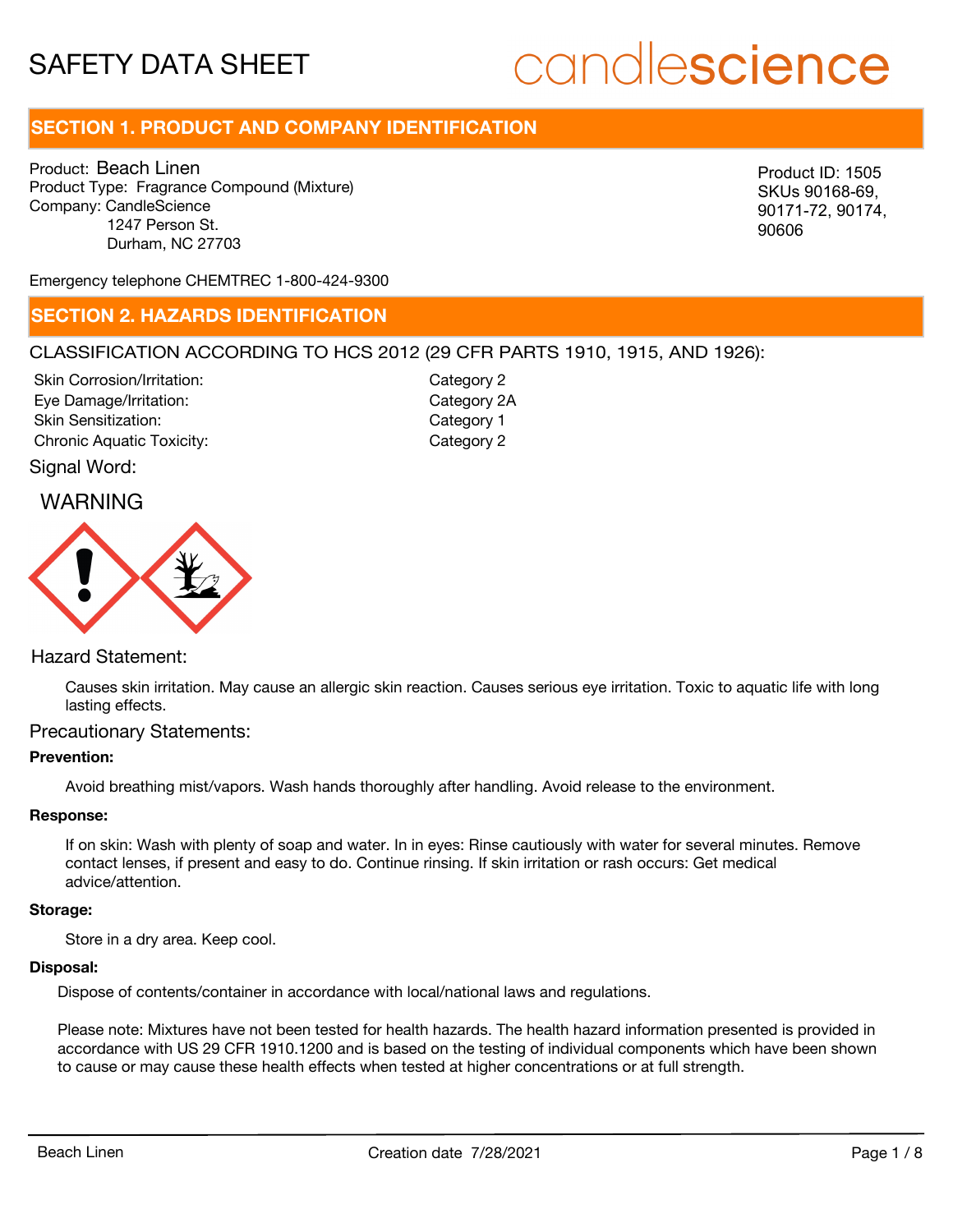# candlescience

# **SECTION 3. COMPOSITION/INFORMATION ON INGREDIENT**

| Hazardous components                                                            | CAS No.        | Weight %   |
|---------------------------------------------------------------------------------|----------------|------------|
| Benzyl salicylate                                                               | 118-58-1       | $5 - 7$    |
| Hexyl cinnamic aldehyde                                                         | 101-86-0       | $3 - 5$    |
| Eugenol                                                                         | $97 - 53 - 0$  | $1 - 3$    |
| 2-Isobutyl-4-methyltetrahydro-2H-pyran-4-ol                                     | 63500-71-0     | $1 - 3$    |
| Benzyl acetate                                                                  | $140 - 11 - 4$ | $1 - 3$    |
| Linalyl acetate                                                                 | 115-95-7       | $1 - 3$    |
| Geraniol                                                                        | 106-24-1       | $1 - 3$    |
| Linalool                                                                        | 78-70-6        | $1 - 3$    |
| Vanillin                                                                        | 121-33-5       | $1 - 3$    |
| beta-Naphthyl methyl ether                                                      | $93 - 04 - 9$  | $1 - 3$    |
| Dihydromyrcenol                                                                 | 18479-58-8     | $1 - 3$    |
| 4-tert-Butyl cyclohexyl acetate                                                 | 32210-23-4     | $1 - 3$    |
| 1,3,4,6,7,8-Hexahydro-4,6,6,7,8,8-hexamethylcyclopenta[g]-2-benzopyran          | 1222-05-5      | $1 - 3$    |
| 2-acetyl-1,2,3,4,5,6,7,8-octahydro-2,3,8,8-tetra-methylnaphtalene (main isomer) | 54464-57-2     | $1 - 3$    |
| Nerol                                                                           | 106-25-2       | $1 - 3$    |
| Benzyl benzoate                                                                 | 120-51-4       | $\le$ <1   |
| Hydroxycitronellal                                                              | 107-75-5       | $\le$ <1   |
| Cyclooct-4-en-1-yl methyl carbonate                                             | 87731-18-8     | $\le$ <1   |
| dl-Limonene                                                                     | 138-86-3       | ≤ <1       |
| alpha-isoMethyl ionone                                                          | $127 - 51 - 5$ | $\leq 0.5$ |
| β-Caryophyllene                                                                 | 87-44-5        | $\leq 0.5$ |
| Piperonal                                                                       | 120-57-0       | $\leq 0.5$ |
| Coumarin                                                                        | $91 - 64 - 5$  | $\leq 0.5$ |
| Hexyl salicylate                                                                | 6259-76-3      | $\leq 0.5$ |
| 3-(4-ethylphenyl)-2,2-dimethylpropanal                                          | 67634-15-5     | $\leq 0.5$ |
| Geranyl acetate                                                                 | 105-87-3       | $\leq 0.5$ |
| 10-Undecenal                                                                    | 112-45-8       | $\leq 0.5$ |
| Dodecanenitrile                                                                 | 2437-25-4      | $\leq 0.5$ |
| 1-2,6,6-trimethyl-3-cyclohexen-1-yl-2-buten-1-one                               | 57378-68-4     | $\leq 0.1$ |

# **SECTION 4. FIRST AID MEASURES**

Inhalation: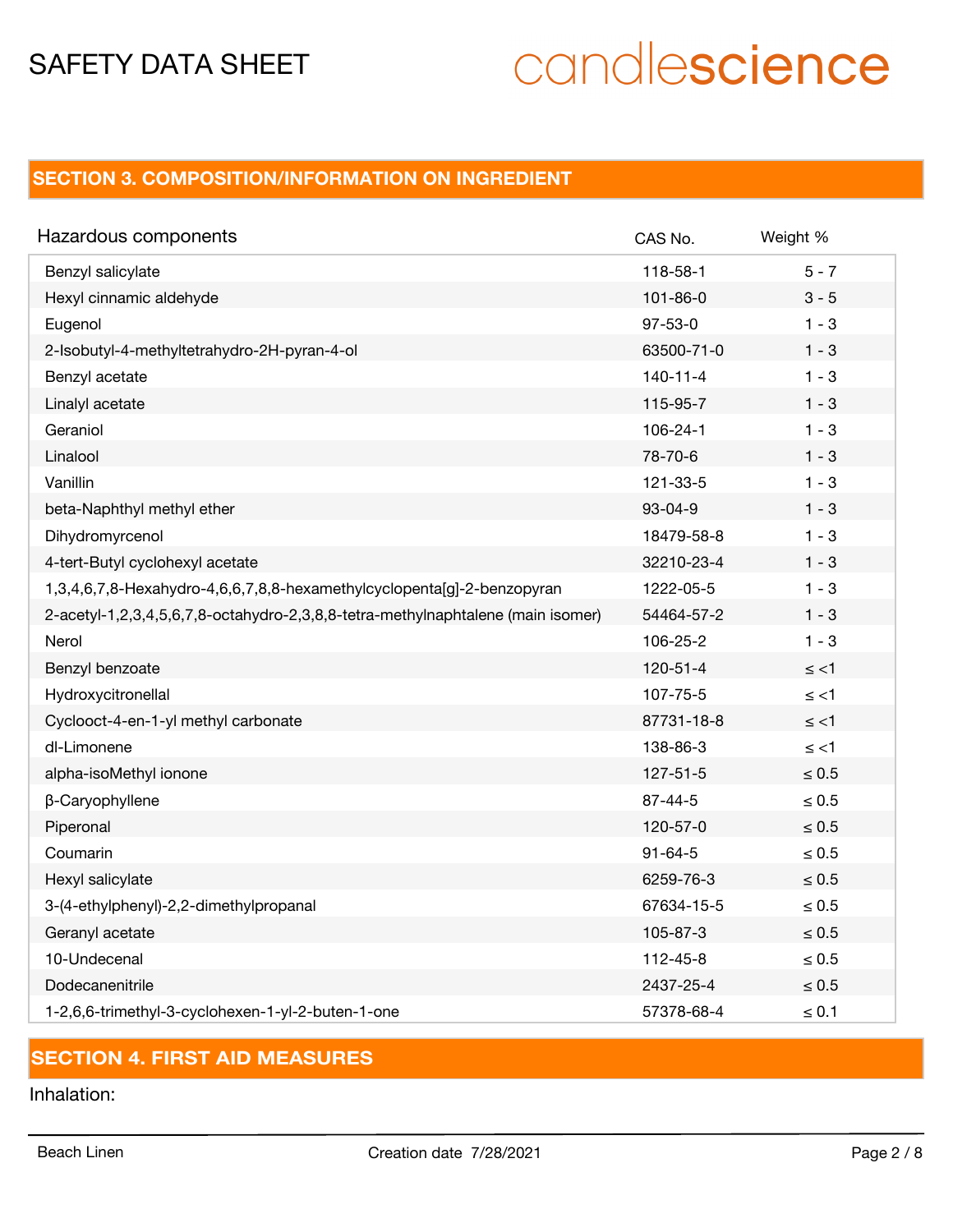# candlescience

In the event of exposure to vapors, immediately remove from the area to a fresh air environment. Individuals showing evidence of inhalation exposure should be taken to an uncontaminated area. Obtain medical advice immediately.

### Skin contact:

Remove contaminated clothes. Wash skin with large volumes of water. If irritation persists, or any sign of tissue tamage is apparent, obtain medical advice immediately.

### Eye contact:

In the event of contact with the eyes, irrigate with water for at least 15 minutes; obtain medical advice if irritation persists.

### Ingestion:

In the event of accidental ingestion, rinse mouth with water. Give up to one tumbler (half pint) of milk or water. Obtain medical advise immediately. Do not induce vomiting.

### Most important symptoms:

No information available.

Indication of immediate medical attention:

Treat symptomatically.

General information:

As in all cases of potential poisoning Obtain medical advice immediately.

# **SECTION 5. FIREFIGHTING MEASURES**

### Suitable extinguishing media:

Foam, carbon dioxide, or dry chemical.

### Unsuitable extinguishing media:

Avoid use of water in extinguishing fires.

### Specific hazards:

During fire, gases hazardous to health may be formed. Do not allow run-off from fire fighting to enter drains or water courses.

### Special fire fighting procedures:

Wear self-contained breathing apparatus for firefighting. Move containers from fire area if it can be done safely. Use water spray jet to protect personnel and to cool endangered containers.

## **SECTION 6. ACCIDENTAL RELEASE MEASURES**

## Personal precautions, protective equipment and emergency procedures:

Evacuate personnel to safe areas. Remove all sources of ignition. Ensure adequate ventilation. Keep people away from and upwind of spill/leak. Wear appropriate protective equipment and clothing during clean-up.

## Environmental precautions:

Do not allow to enter into soil/subsoil. Do not allow to enter into surface water or drains. Dispose of in accordance with local regulations. Local authorities should be advised if significant spillage cannot be contained.

### Methods and materials for containment and cleaning up:

Soak up with inert absorbent material (e.g. sand, silica gel, vermiculite). Keep in suitable and closed containers for disposal. Clean contaminated floors and objects thoroughly while observing environmental regulations.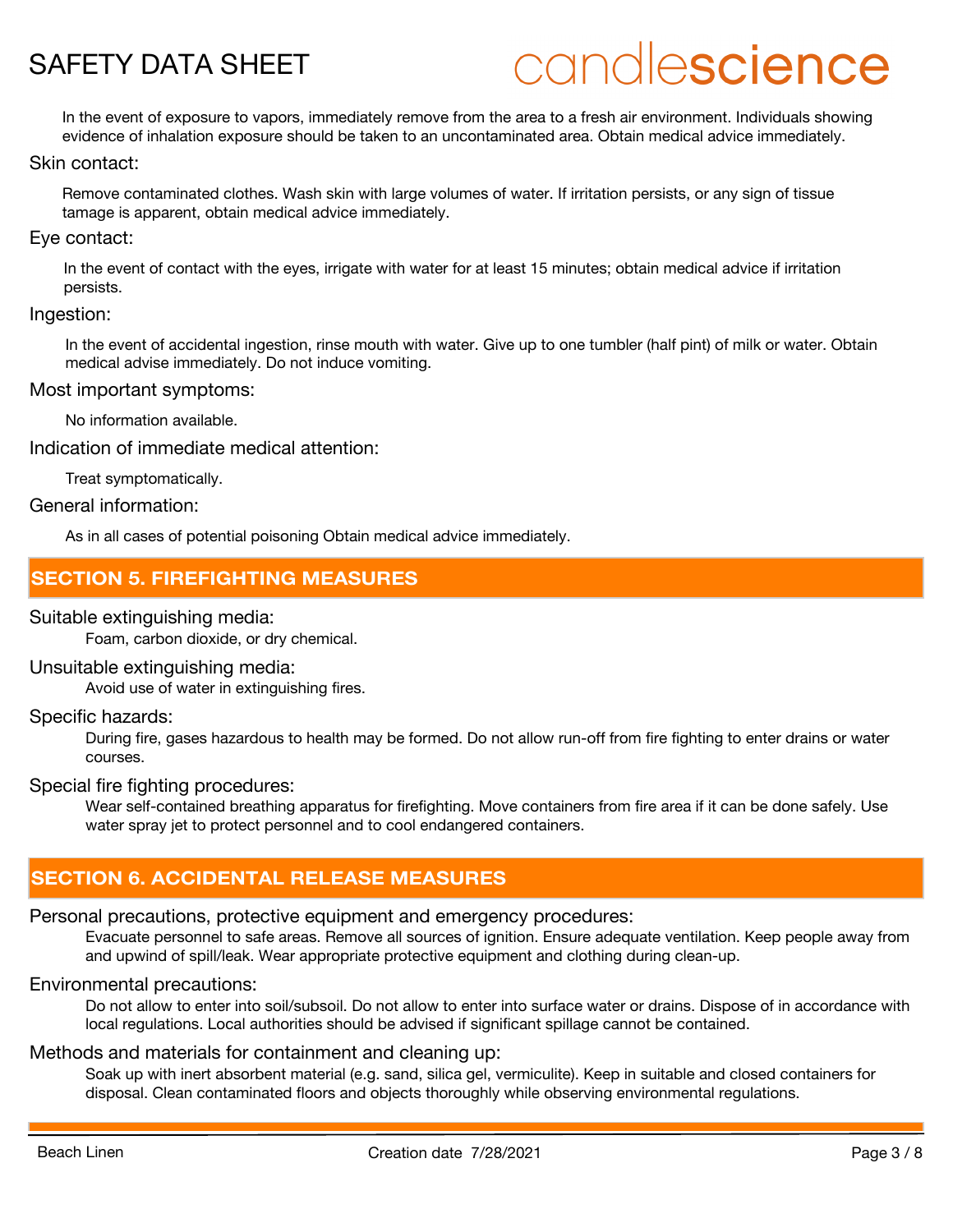# candlescience

## **SECTION 7. HANDLING AND STORAGE**

### Precautions for safe handling:

Avoid contact with skin and eyes. Avoid prolonged inhalation of vapors. Wash hands and other exposed areas with mild soap and water before eating, drinking or smoking and when leaving work. Handle in accordance with good industrial hygiene and safety practices.

### Conditions for safe storage, including any incompatibilities:

Store in tightly closed and upright container in a cool, dry, ventilated area. Store away from light, heat, and sources of ignition.

## **SECTION 8. EXPOSURE CONTROLS/PERSONAL PROTECTION**

### Exposure Guidelines:

ACGIH: Geraniol (CAS 106-24-1) TWA 5 ppm

US WEEL: Vanillin (CAS 121-33-5) TWA 10 mg/m<sup>3</sup>

ACGIH: Benzyl acetate (CAS 140-11-4) TWA 10 ppm

CAL PEL: Benzyl acetate (CAS 140-11-4) PEL 10ppm (61 mg/m<sup>3</sup>)

### Appropriate Engineering Controls:

### **Ventilation:**

Use engineering controls to maintain airborne levels below exposure limit requirements or guidelines. If there are no applicable exposure limit requirements or guidelines, use only with adequate ventilation. Local exhaust ventilation may be necessary for some operations.

### Personal Protective Equipment:

### **Eye protection:**

Ensure that eyewash stations and safety showers are close to the workstation location. Chemical resistant goggles must be worn.

### **Hand protection:**

Wear chemical resistant gloves suitable for this material as determined by a hazard assessment. Gloves should be discarded and replaced if there is any indication of degradation or chemical breakthrough.

### **Skin and body protection:**

Wear protective clothing suitable for this material as determined by a hazard assessment.

### **Respiratory protection:**

Respiratory protection should be worn when workplace exposures exceed exposure limit requirements or guidelines. If there are no applicable exposure limits or guidelines, use an approved respirator where there is a potential for adverse effects, including but not limited to respiratory irritation or odor, where indicated or required by the exposure assessment. Selection of air-purifying or positive-pressure supplied air will depend on the results of the exposure assessment which includes an evaluation of the specific operations and the actual or potential airborne concentrations. The type of cartridge or filter to be used must be selected and approved for the chemical, class, or classes of chemicals likely to be encountered in the workplace. For emergency conditions, use an approved positive-pressure self-contained breathing apparatus.

### **General hygiene considerations:**

Handle in accordance with good industrial hygiene and safety practice. Remove contaminated clothing and protective equipment before entering eating areas. Wash hands before breaks and immediately after handling the product.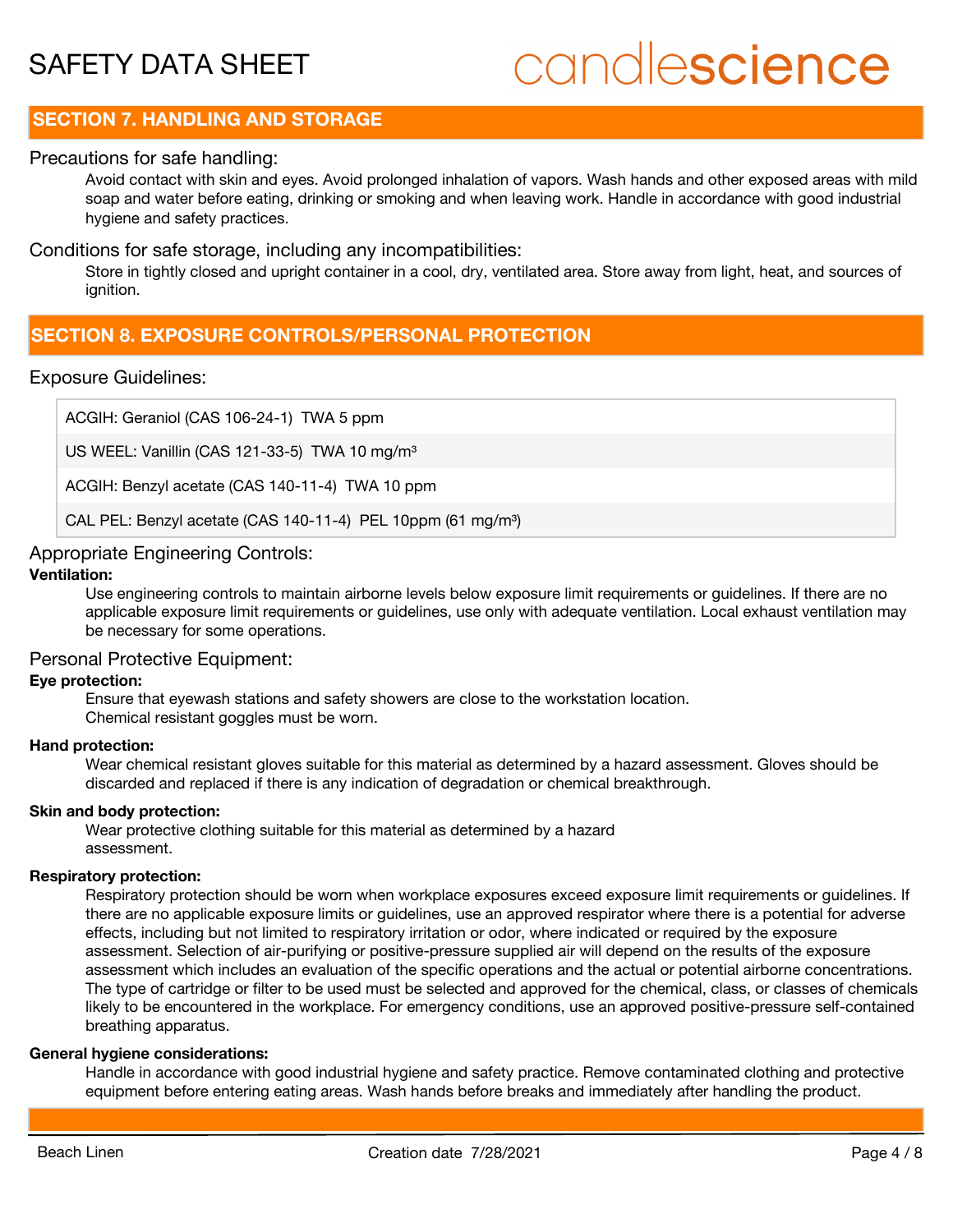# candlescience

### **SECTION 9. PHYSICAL AND CHEMICAL PROPERTIES**

| Appearance:                                          | Liquid           |  |
|------------------------------------------------------|------------------|--|
| Color:                                               | N/A              |  |
| Odor:                                                | Characteristic   |  |
| Odor threshold:                                      | N/A              |  |
| pH:                                                  | N/A              |  |
| Melting point:                                       | N/A              |  |
| Boiling point:                                       | N/A              |  |
| Flashpoint:                                          | 109 °C<br>228 °F |  |
| Evaporation Rate (Butyl Acetate = 1): $N/A$          |                  |  |
| Flammability (solid, gas):                           | N/A              |  |
| Upper lower flammability or explosive limits:<br>N/A |                  |  |
| Vapor density (Air=1):                               | N/A              |  |
| Vapor pressure:                                      | $<$ 0.1 mm       |  |
| Specific gravity (H2O=1):                            | N/A              |  |
| Solubility in water:                                 | N                |  |
| Solubility in other solvents:                        |                  |  |
| Partition coefficient: n-octanol/water:<br>N/A       |                  |  |
|                                                      | N/A              |  |
| Auto-ignition temperature:                           | N/A              |  |
| Decomposition temperature:                           | N/A              |  |
| Kinematic viscosity:                                 | N/A              |  |
| Dynamic viscosity:                                   | N/A              |  |
| Explosive properties:                                | N/A              |  |
| Oxidizing properties:                                | N/A              |  |

# **SECTION 10. STABILITY AND REACTIVITY**

### **Chemical stability:**

The product is stable and non-reactive under normal conditions of use, storage and transport.

### **Possibility of hazardous reactions:**

Material is stable under normal conditions.

### **Conditions to avoid:**

Heat, flames and sparks. Temperature extremes and direct sunlight.

## **Incompatible materials:**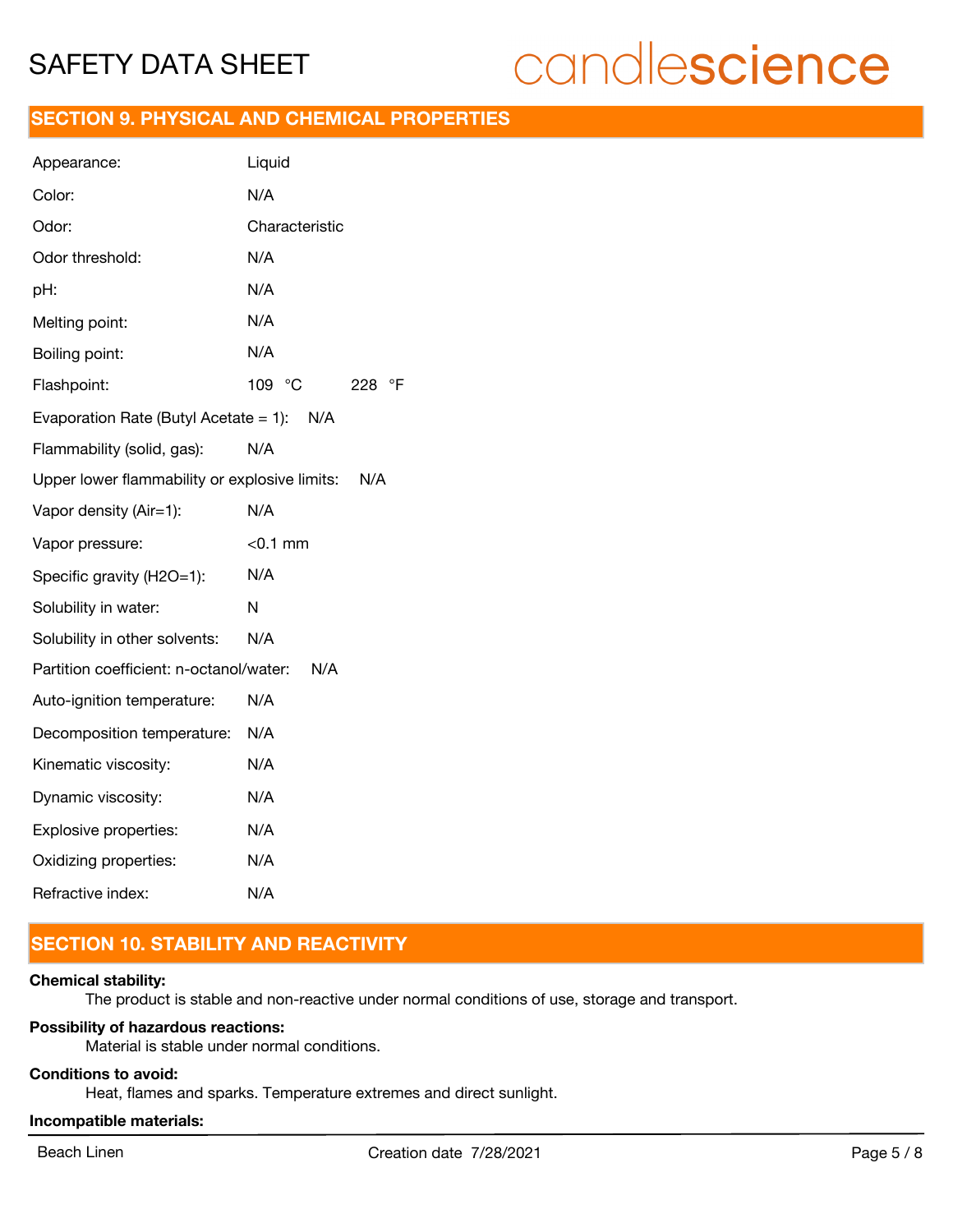# candlescience

Strong oxidizing agents. Strong acids. Strong Bases.

### **Hazardous decomposition products:**

No hazardous decomposition products are known.

**SECTION 11. TOXICOLOGICAL INFORMATION**

### **Acute oral toxicity:**

LD50 > 2000 mg/kg

### **Acute dermal toxicity:**

N/A

### **Acute inhalation toxicity:**

N/A

### **Skin corrosion/irritation:**

May cause an skin irritation

### **Serious eye damage/eye irritation:**

Causes serious eye irritation

### **Respiratory or skin sensitization:**

May Cause an allergic skin reaction

### **Mutagenicity:**

N/A

### **Reproductive toxicity:**

N/A

### **Carcinogenicity:**

N/A

Please note: Mixtures have not been tested for health hazards. The health hazard information presented is provided in accordance with US 29 CFR 1910.1200 and is based on the testing of individual components which have been shown to cause or may cause these health effects when tested at higher concentrations or at full strength.

## **SECTION 12. ECOLOGICAL INFORMATION**

### **Ecotoxicity:**

Toxic to aquatic life with long lasting effects

### **Persistence and Degradability:**

N/A

#### **Bioaccumulation:**

N/A

### **Other Adverse Effects:**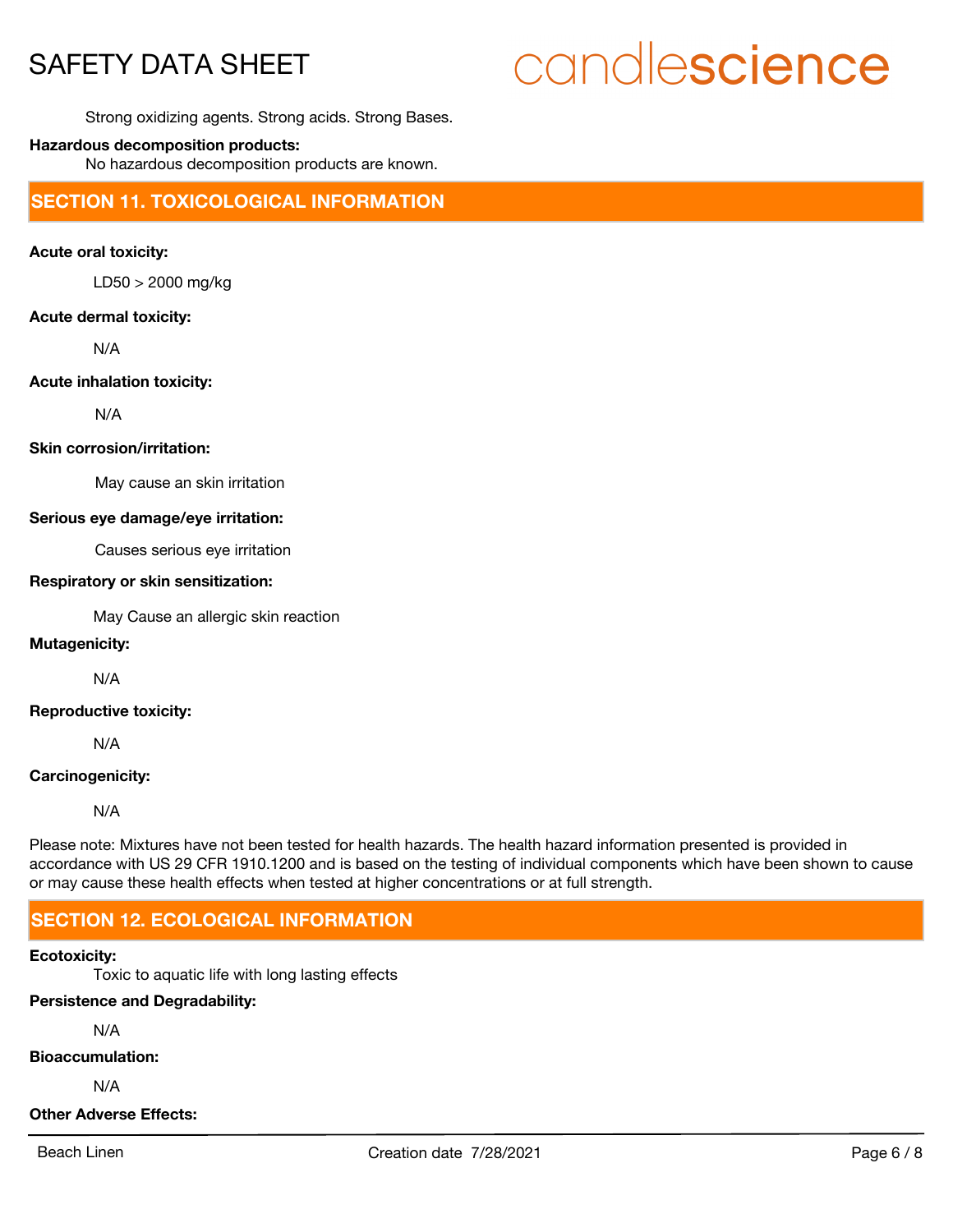# candlescience

### N/A

## **SECTION 13. DISPOSAL CONSIDERATIONS**

#### **Disposal instructions:**

Collect and reclaim or dispose in sealed containers at licensed waste disposal site. Do not allow this material to drain into sewers/water supplies. Do not contaminate ponds, waterways or ditches with chemical or used container. Dispose of contents/container in accordance with local/regional/national/international regulations.

### **Local disposal regulations:**

Dispose in accordance with all applicable regulations.

**SECTION 14. TRANSPORT INFORMATION**

### **Hazardous waste code:**

The waste code should be assigned in discussion between the user, the producer and the waste disposal company.

#### **Waste from residues/unused products:**

Dispose of in accordance with local regulations. Empty containers or liners may retain some product residues. This material and its container must be disposed of in a safe manner.

### **Contaminated packaging:**

Since emptied containers may retain product residue, follow label warnings even after container is emptied. Empty containers should be taken to an approved waste handling site for recycling or disposal.

| SECTION 14. IRANSPORT INFORMATION    |                                                                                        |  |
|--------------------------------------|----------------------------------------------------------------------------------------|--|
| <b>IATA UN Number:</b>               | 3082                                                                                   |  |
| <b>IATA UN Proper Shipping Name:</b> | Environmentally hazardous substance, liquid, n.o.s<br>(HEXAHYDROHEXAMETHYLINDENOPYRAN) |  |
| <b>IATA Transport Hazard Class:</b>  | 9                                                                                      |  |
| <b>IATA Packing group:</b>           | Ш                                                                                      |  |
| <b>IATA Environmental Hazards:</b>   | N/A                                                                                    |  |
| <b>IATA ERG Codes:</b>               | N/A                                                                                    |  |
| <b>IATA Special Precautions:</b>     | N/A                                                                                    |  |
| <b>IATA Other Information:</b>       | N/A                                                                                    |  |
| <b>IMDG UN Number:</b>               | 3082                                                                                   |  |
| <b>IMDG UN Proper Shipping Name:</b> | Environmentally hazardous substance, liquid, n.o.s<br>(HEXAHYDROHEXAMETHYLINDENOPYRAN) |  |
| <b>IMDG Transport Hazard Class:</b>  | 9                                                                                      |  |
| <b>IMDG Packing Group:</b>           | III                                                                                    |  |
| <b>IMDG Environmental Hazards:</b>   | Yes                                                                                    |  |
| <b>IMDG EMS:</b>                     | N/A                                                                                    |  |
| <b>IMDG Special Precautions:</b>     | N/A                                                                                    |  |
| <b>IMDG Transport in Bulk:</b>       | N/A                                                                                    |  |